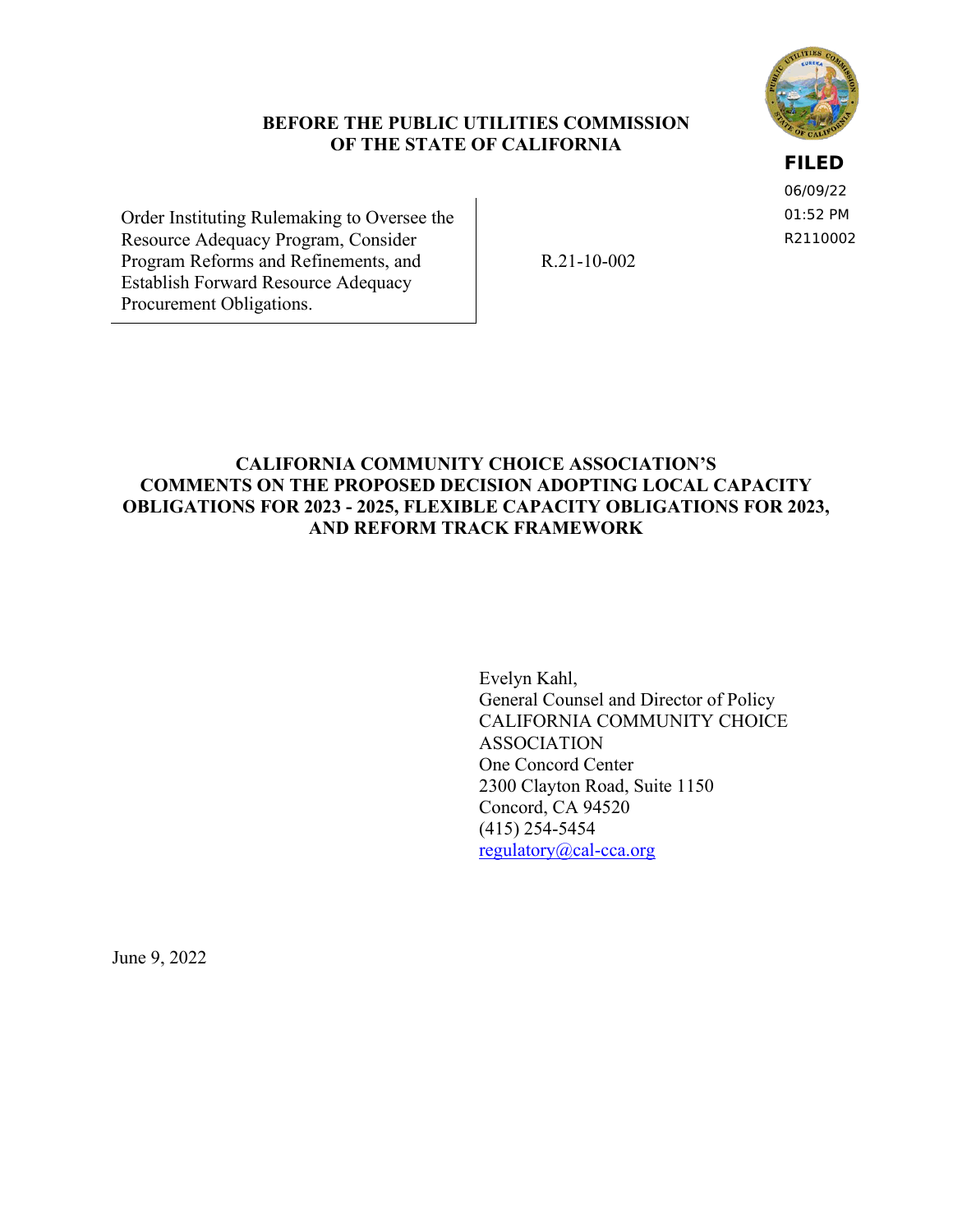|  | <b>TABLE OF CONTENTS</b> |
|--|--------------------------|
|--|--------------------------|

| $\mathbf{I}$ . |                                                                                                |    |                                                                                                                   |  |  |  |  |
|----------------|------------------------------------------------------------------------------------------------|----|-------------------------------------------------------------------------------------------------------------------|--|--|--|--|
| II.            | THE PD SHOULD BE REVISED TO ALLOW HOURLY RA<br>TRANSACTIONS UNDER THE 24-HOUR SLICE FRAMEWORK3 |    |                                                                                                                   |  |  |  |  |
|                | A.                                                                                             |    | The 24-Hour Slice Framework Does Not Meet the Commission's First                                                  |  |  |  |  |
|                | <b>B.</b>                                                                                      |    |                                                                                                                   |  |  |  |  |
|                |                                                                                                | 1. | Hourly Obligation Trading and Hourly Resource Trading are<br>Fundamentally Different Mechanisms and Should Not be |  |  |  |  |
|                |                                                                                                | 2. | Hourly Resource Trading is not Unbundling and Should be                                                           |  |  |  |  |
|                |                                                                                                | 3. | The PD Overstates the Complexity Required to Allow Hourly                                                         |  |  |  |  |
|                |                                                                                                | 4. | Existing Contracts Can and Should be Preserved in a                                                               |  |  |  |  |
|                |                                                                                                | 5. | CAISO Processes can be Made Compatible With Hourly                                                                |  |  |  |  |
|                | $C_{\cdot}$                                                                                    |    | A Transactable RA Product Cannot be Achieved Through Swaps                                                        |  |  |  |  |
| III.           |                                                                                                |    | THE PD SHOULD BE MODIFIED TO ALLOCATE CAM RESOURCES                                                               |  |  |  |  |
| IV.            |                                                                                                |    | THE SCOPE OF WORKSTREAMS TWO AND THREE SHOULD BE<br>MODIFIED TO CONSIDER A UCAP-LIGHT AND A FULL UCAP             |  |  |  |  |
| V.             |                                                                                                |    |                                                                                                                   |  |  |  |  |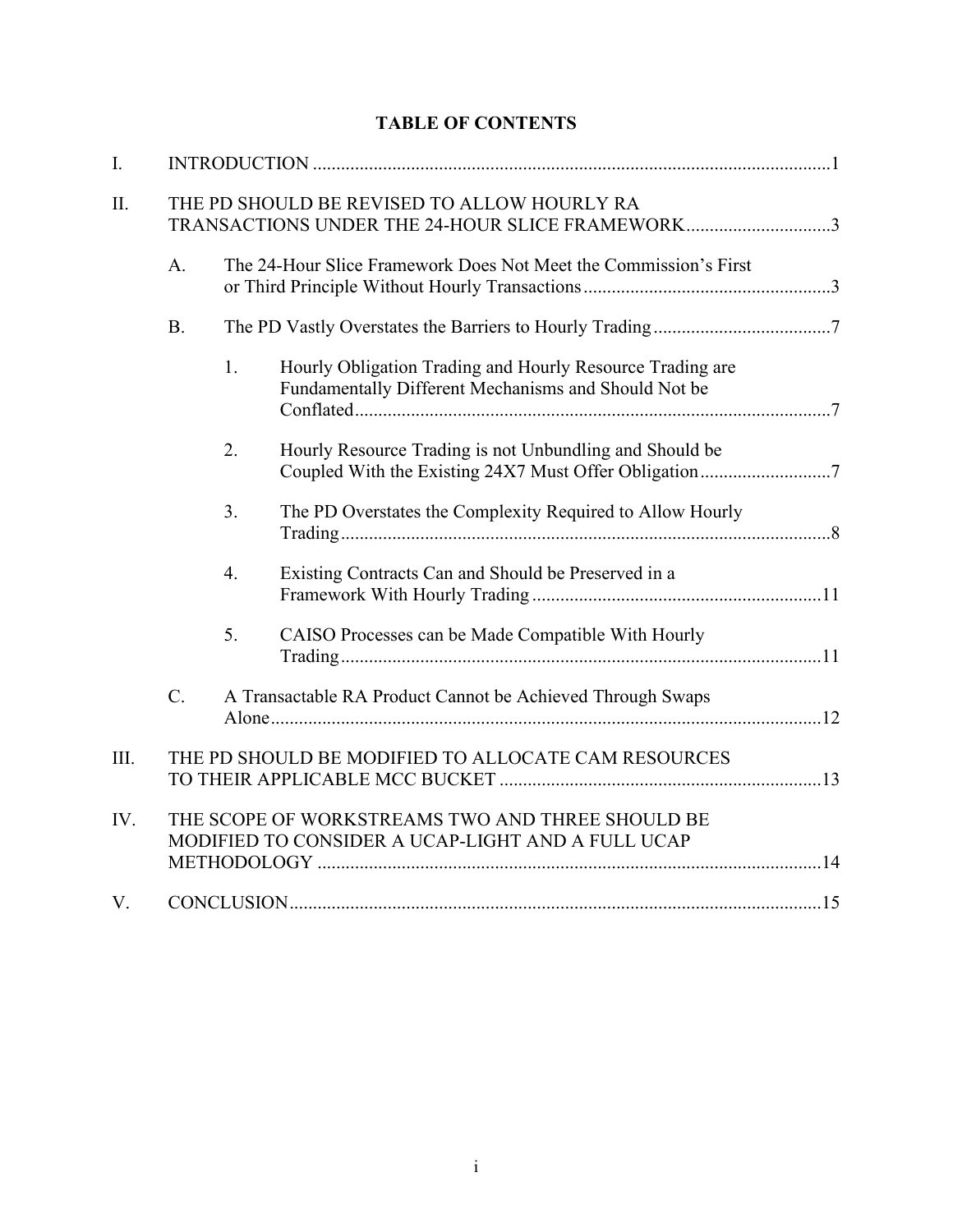# **TABLE OF AUTHORITIES**

# **California Public Utilities Commission Decisions**

Page

# **California Public Utilities Commission Rules of Practice and Procedure**

# **California Public Utilities Commision Proceedings**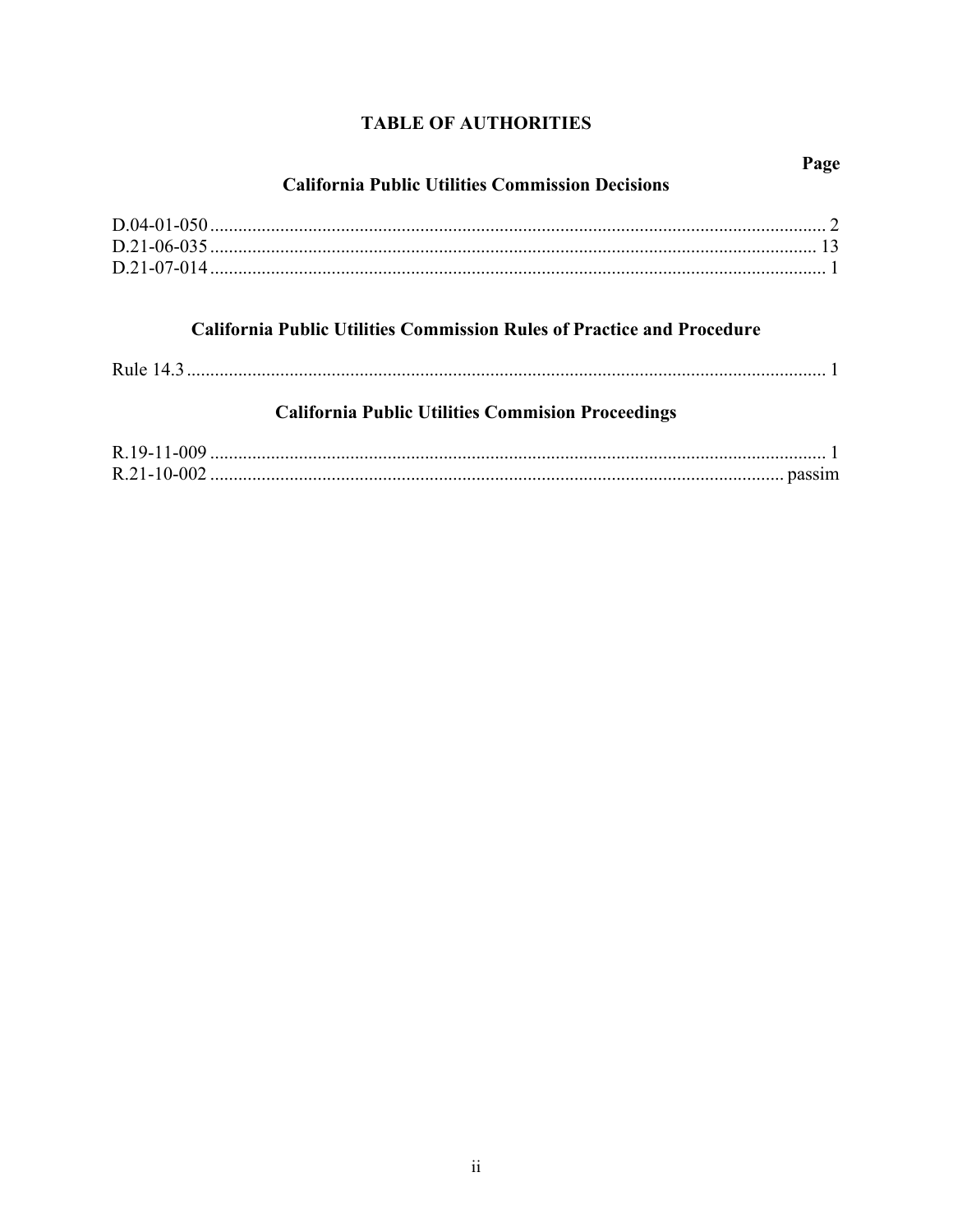### **SUMMARY OF RECOMMENDATIONS**

#### **SPECIFICATION OF ERROR**

- 1. The proposed *Decision Adopting Local Capacity Obligations for 2023-2025, Flexible Capacity Obligations for 2023, and Reform Track Framework* (PD) unjustifiably limits the ability for load serving entities (LSEs) to transact Resource Adequacy (RA) products in the 24-hour slice framework;
- 2. By not committing to revisit the Maximum Cumulative Capacity (MCC) bucket allocations to account for new resources coming online in the years prior to transitions to the new framework, the PD encroaches on LSEs' ability to utilize their RA portfolios by failing to reexamine the MCC bucket allocations for 2023 and 2024; and
- 3. The PD fails to allow the opportunity to advance a full unforced capacity methodology in the workstreams.

#### **RECOMMENDED CHANGES**

- 1. The PD should be revised to allow hourly transactions of RA, including both hourly resource trading and hourly RA obligation trading, under the 24-hour slice framework;
- 2. The PD should be modified to allocate Cost Allocation Mechanism resources to their applicable MCC bucket; and
- 3. The scope of workstreams two and three should be modified to consider a UCAP-light and a full UCAP methodology.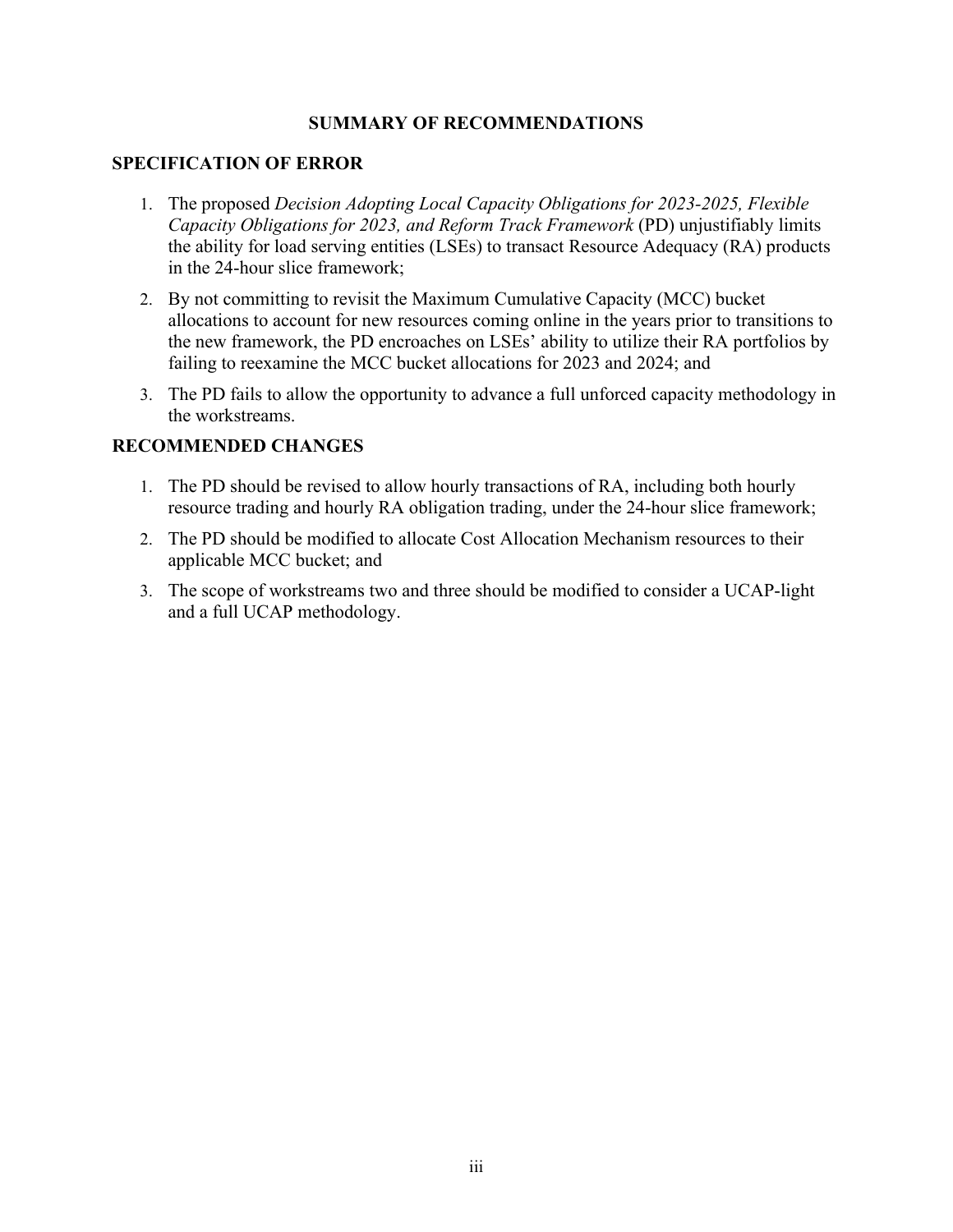### **CALIFORNIA COMMUNITY CHOICE ASSOCIATION'S COMMENTS ON THE PROPOSED DECISION ADOPTING LOCAL CAPACITY OBLIGATIONS FOR 2023 - 2025, FLEXIBLE CAPACITY OBLIGATIONS FOR 2023, AND REFORM TRACK FRAMEWORK**

The California Community Choice Association  $(CaICCA)^1$  $(CaICCA)^1$  submits these comments pursuant to Rule 14.3 of the California Public Utilities Commission (Commission) Rules of Practice and Procedure on the proposed *Decision Adopting Local Capacity Obligations for 2023 - 2025, Flexible Capacity Obligations for 2023, and Reform Track Framework* (PD), issued May 20, 2022.

#### <span id="page-4-0"></span>**I. INTRODUCTION**

The PD advances both long-term and near-term modifications to the RA program. The long-term modifications adopted within the Reform Track advance the 24-hour slice framework with the 2024 Resource Adequacy (RA) year as a test year and the 2025 RA year as the first compliance year under the new framework. The near-term modifications adopted within the Implementation Track include adoption of the 2023-2025 Local Capacity Requirements and the 2023 Flexible Capacity Requirements, modifications to the Planning Reserve Margin (PRM), and updates to the Effective Load Carrying Capability (ELCC) values for wind and solar resources.

#### **Reform Track**

Within the Reform Track, the PD errs by omitting hourly transactions through either hourly load obligation trading or hourly resource trading based on a host of misinformation or perceived barriers that can be easily overcome. The PD must be revised to allow load-serving entities (LSEs) to transact hourly in the 24-hour slice framework. Failure to do this will result in a framework that is unworkable and that fails to meet the important principles outlined by the Commission in Decision (D.) [2](#page-4-2)1-07-014.<sup>2</sup>

<span id="page-4-1"></span><sup>1</sup> California Community Choice Association represents the interests of 23 community choice electricity providers in California: Apple Valley Choice Energy, Central Coast Community Energy, Clean Energy Alliance, Clean Power Alliance, CleanPowerSF, Desert Community Energy, East Bay Community Energy, Lancaster Choice Energy, Marin Clean Energy, Orange County Power Authority, Peninsula Clean Energy, Pico Rivera Innovative Municipal Energy, Pioneer Community Energy, Pomona Choice Energy, Rancho Mirage Energy Authority, Redwood Coast Energy Authority, San Diego Community Power, San Jacinto Power, San José Clean Energy, Santa Barbara Clean Energy, Silicon Valley Clean Energy, Sonoma Clean Power, and Valley Clean Energy.

<span id="page-4-2"></span><sup>2</sup> D.21-07-014, *Decision on Track 3B.2 Issues: Restructure of the Resource Adequacy Program*, Rulemaking (R.)19-11-009 (Jul. 15, 2021), at 26.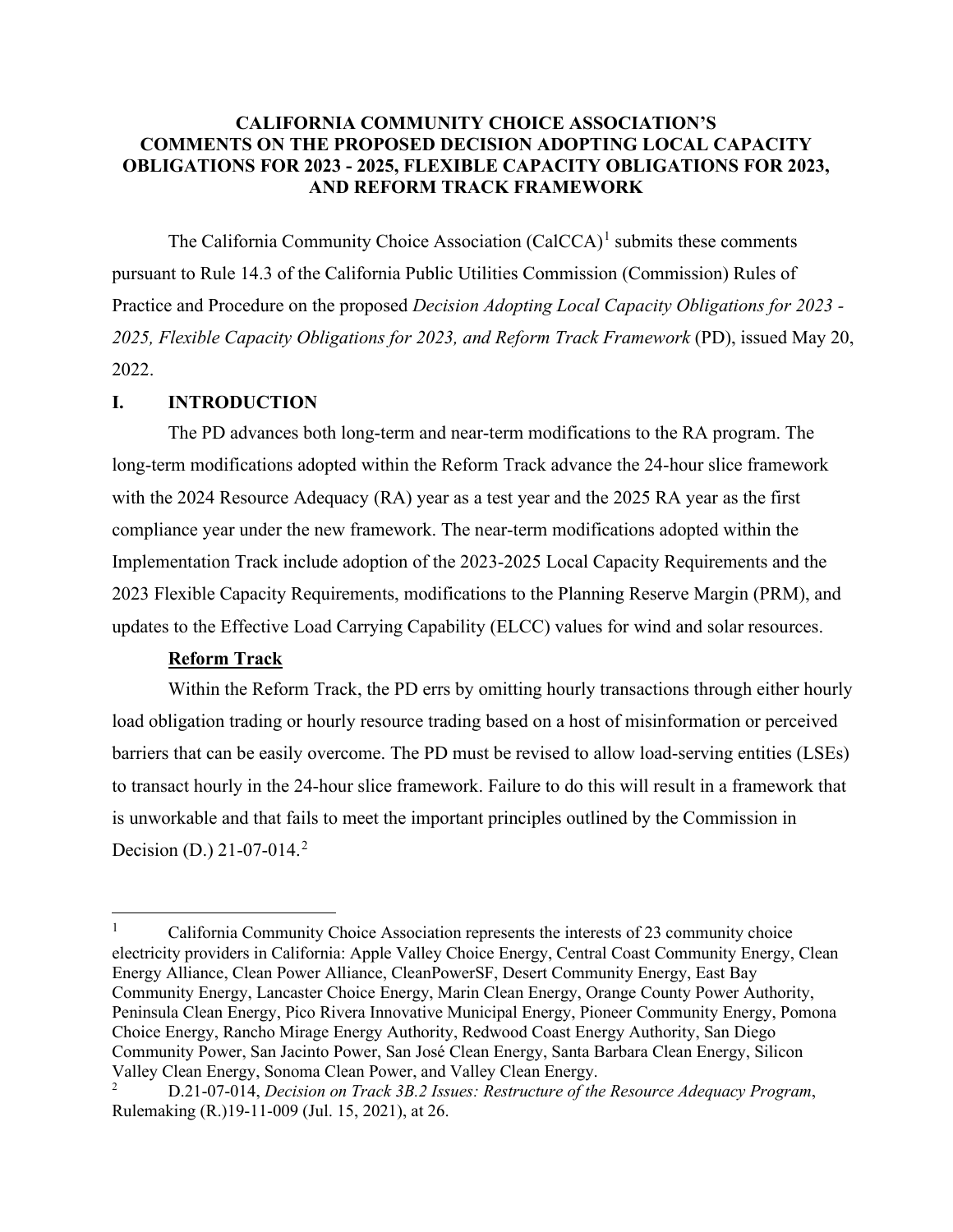CalCCA supports the proposed timeline in which 2024 would be used as a test year prior to full implementation in 2025. This will allow parties to fully resolve outstanding elements and to work through any implementation details identified during the test year.

During this transition, the Commission should ensure LSEs can fully utilize their portfolios by not artificially limiting their megawatts (MW) allocations in the Maximum Cumulative Capacity (MCC) buckets by taking Cost Allocation Mechanism (CAM) resources off the top of LSEs' RA requirements. The Commission should, therefore, modify the PD to allocate CAM resources to their appropriate MCC buckets. Finally, CalCCA recommends the Commission modify the PD to consider unforced capacity (UCAP) within the RA reform workstreams to advance the transition to a full UCAP mechanism as opposed to only a "UCAP-light" mechanism.

#### **Implementation Track**

CalCCA strongly supports the PD's acknowledgment that additional Loss of Load Expectation (LOLE) modeling must be undertaken to inform the PRM. The PD strikes the right balance between the recognized reliability need for 2023 and this need for additional modeling by marginally increasing the PRM to 16 percent in 2023. The PD correctly directs Energy Division (ED) and parties to further vet the modeling inputs and assumptions in ED's LOLE study in the Integrated Resource Planning (IRP) proceeding to inform further updates to the PRM. Because the resource mix and load have changed significantly since the 15 percent PRM was originally adopted in D.04-01-050, a robust modeling process is critical to ensure the PRM results in an RA fleet that meets the 1-in-10 reliability target.

#### **Summary of Recommendations**

CalCCA's comments focus on modifications the Commission should make to the PD within the Reform Track to further advance the transactability and affordability of the RA program. In summary, CalCCA recommends the following modifications to the PD:

- The PD should be revised to allow hourly RA transactions under the 24-hour slice framework;
- The PD should be modified to allocate CAM resources to their applicable MCC bucket; and
- The scope of workstreams two and three should be modified to consider a UCAPlight and a full UCAP methodology.

Proposed Findings of Fact, Conclusions of Law, and Ordering Paragraphs to give effect to these

changes are included as Attachment A.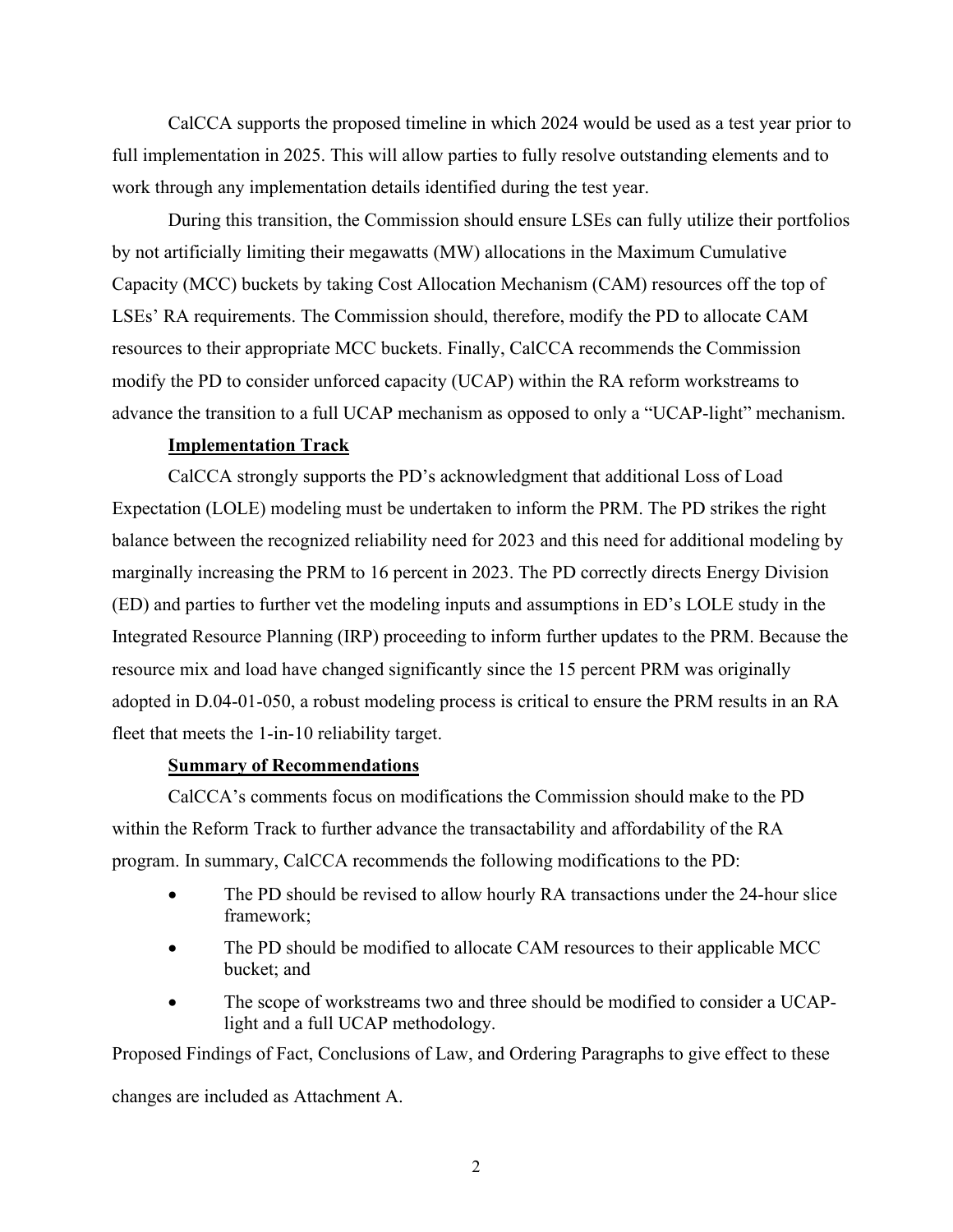### <span id="page-6-1"></span><span id="page-6-0"></span>**II. THE PD SHOULD BE REVISED TO ALLOW HOURLY RA TRANSACTIONS UNDER THE 24-HOUR SLICE FRAMEWORK**

### **A. The 24-Hour Slice Framework Does Not Meet the Commission's First or Third Principle Without Hourly Transactions**

The Commission's first principle of RA reform is: "To balance ensuring a reliable electric grid with minimizing costs to customers."[3](#page-6-2) The PD fails to meet this critically important principle by failing to adopt hourly transactability with the 24-hour slice proposal. Prohibiting hourly transactions through hourly load obligation trading or hourly resource trading under a 24-hour slice framework creates serious negative impacts on the affordability of the RA program. The inability to transact hourly would significantly challenge LSEs' ability to meet their RA obligations by artificially constraining the RA market and unnecessarily increasing procurement and ratepayer costs. This is because LSEs would be required to show resources in all hours they are available even if the LSE does not need the resources in each hour to meet the LSE's compliance obligation. This unnecessarily limits LSEs' ability to conduct cost-effective procurement by capturing the diversity inherent in their load shapes and resource portfolios. In many cases, LSEs' portfolios may not perfectly shape to their hourly obligations, leading them to be short or long in certain hours but closely meeting their obligations in others. Hourly trading of either obligations or resources would allow LSEs to transact for the exact hours of need, without creating length where it is not needed to meet their compliance obligations. LSEs must be able either to shape their portfolios to match their obligations or shape their obligations to match their portfolios to (1) take advantage of diverse loads and resources amount LSEs, (2) minimize customer costs, and (3) mitigate against market power in an already constrained RA market. It is critical to build a reliability framework that also minimizes costs for CCAs and other LSEs to accelerate equitable and affordable clean energy for their customers.

The Commission's third principle to address through RA reform is: "To balance granularity and precision in meeting hourly RA needs with a reasonable level of simplicity and transactability."[4](#page-6-3) By adopting a 24-hour slice framework without hourly transactability, the PD effectively requires LSEs to transact a monthly RA product when compliance is assessed hourly. This creates a misalignment between the compliance intervals and the trading intervals that will impede on LSEs' ability to shape their RA portfolios to their obligations. By foregoing the

<span id="page-6-2"></span><sup>3</sup> PD at 55.

<span id="page-6-3"></span><sup>4</sup> *Id.* at 55.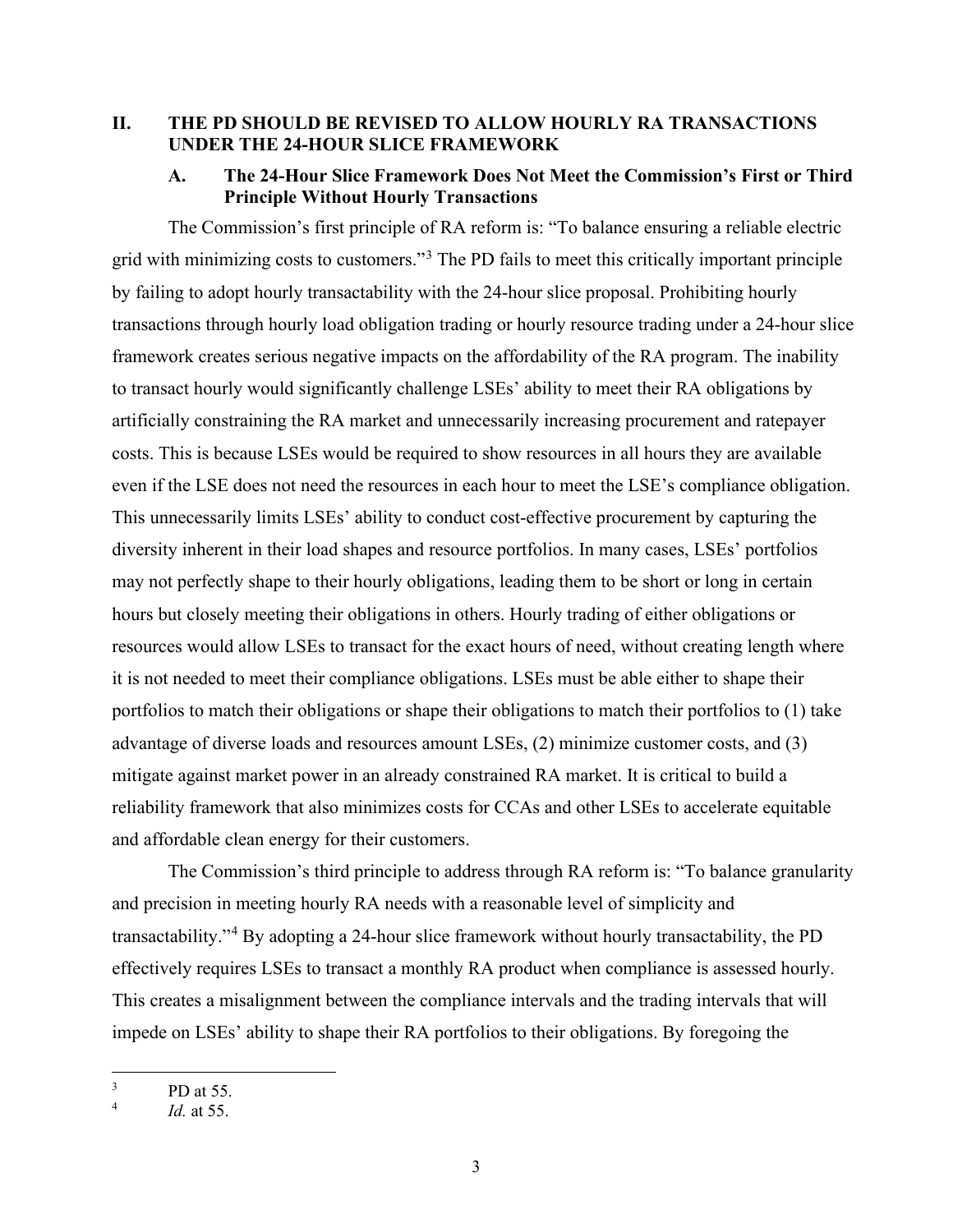opportunity for LSEs to trade hourly, the Commission focuses too much on the "simplicity" component of its third principle at the expense of transactability. Under today's RA framework, LSEs can transact products that align with the compliance obligation. Today's RA program is monthly, and LSEs transact monthly products; the Commission does not require LSEs to procure quarterly or annual products to meet a monthly compliance obligation. The compliance intervals correctly drive the trading intervals. Absent such alignment, RA procurement would result in a suboptimal solution that fails to allow LSEs to closely align their procurement with their obligations. When moving to an hourly RA construct, the Commission should not mandate that LSEs procure for periods longer than the compliance obligation which is hourly.

To demonstrate the critical need for hourly trades to enhance the affordability and transactability of the 24-hour slice framework, assume a simplified system with two LSEs: LSE 1 and LSE 2. LSE 1 has a portfolio of firm, wind, solar, and storage resources and has an open position in hours ending (HE) 19, 20, and 21. LSE 2 has a portfolio of firm, solar, and wind resources, has no open positions, and is long in every hour. The total load plus PRM for LSE 1 and LSE 2 is met by the total resources from LSE 1 and LSE 2. However, without hourly transactability, LSE 1 would still need to fill its open position with new capacity. This is demonstrated in [Figure 1,](#page-7-0) [Figure 2,](#page-8-0) and [Figure 3](#page-8-1) below.

<span id="page-7-0"></span>

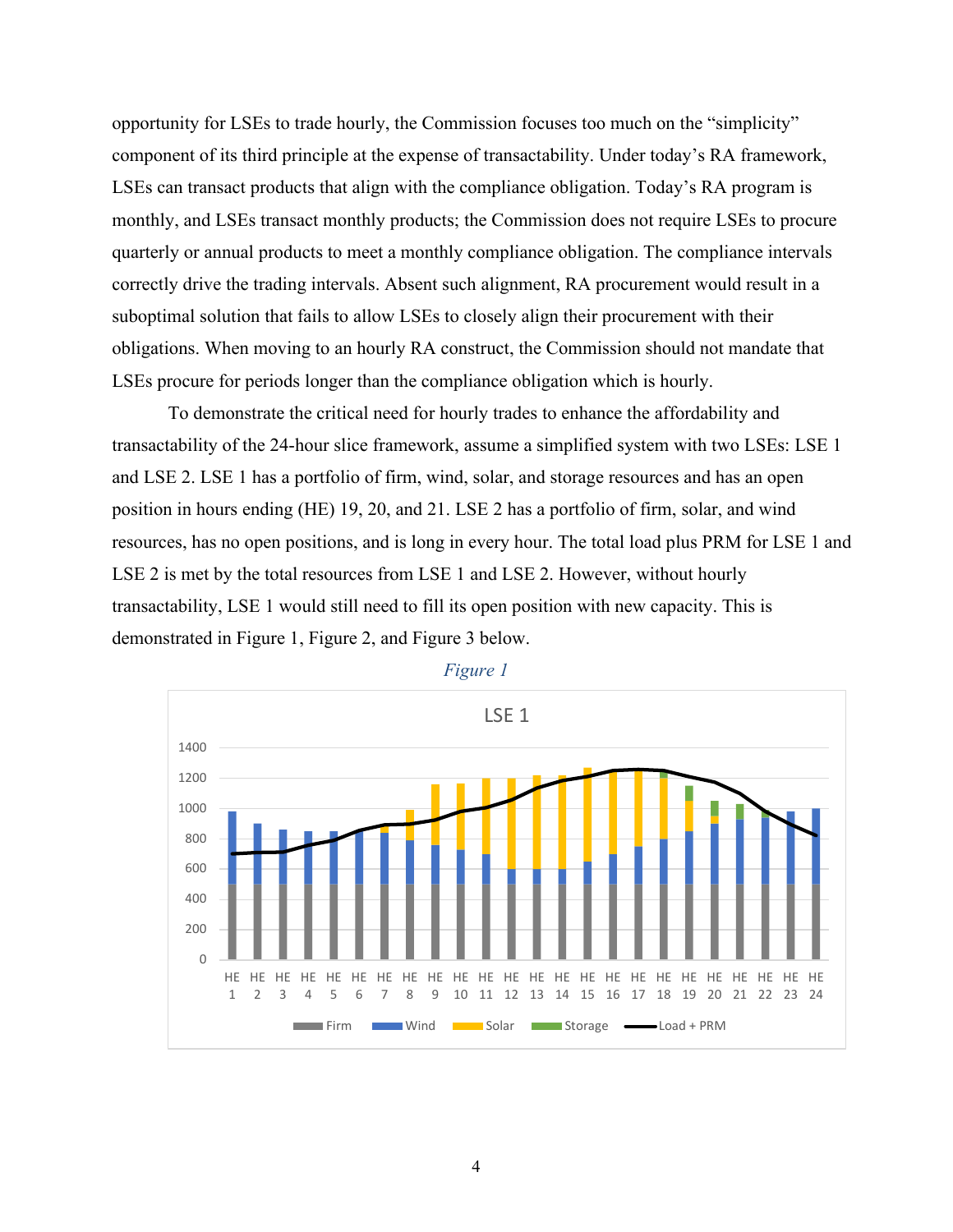

<span id="page-8-0"></span>

*Figure 3* 

<span id="page-8-1"></span>

This illustrative example demonstrates that while LSE 1 and LSE 2 meet the total system RA requirements with the resources they have shown (Figure 3), LSE 1 would be found deficient (Figure 1). If LSE 1 had the ability to pay LSE 2 to take on its open position for its open hours, or if LSE 1 had the ability to sell its excess capacity in HE 19, 20, 21 to LSE 2, both LSEs would be found compliant with their obligations and the total system obligation would continue to be met.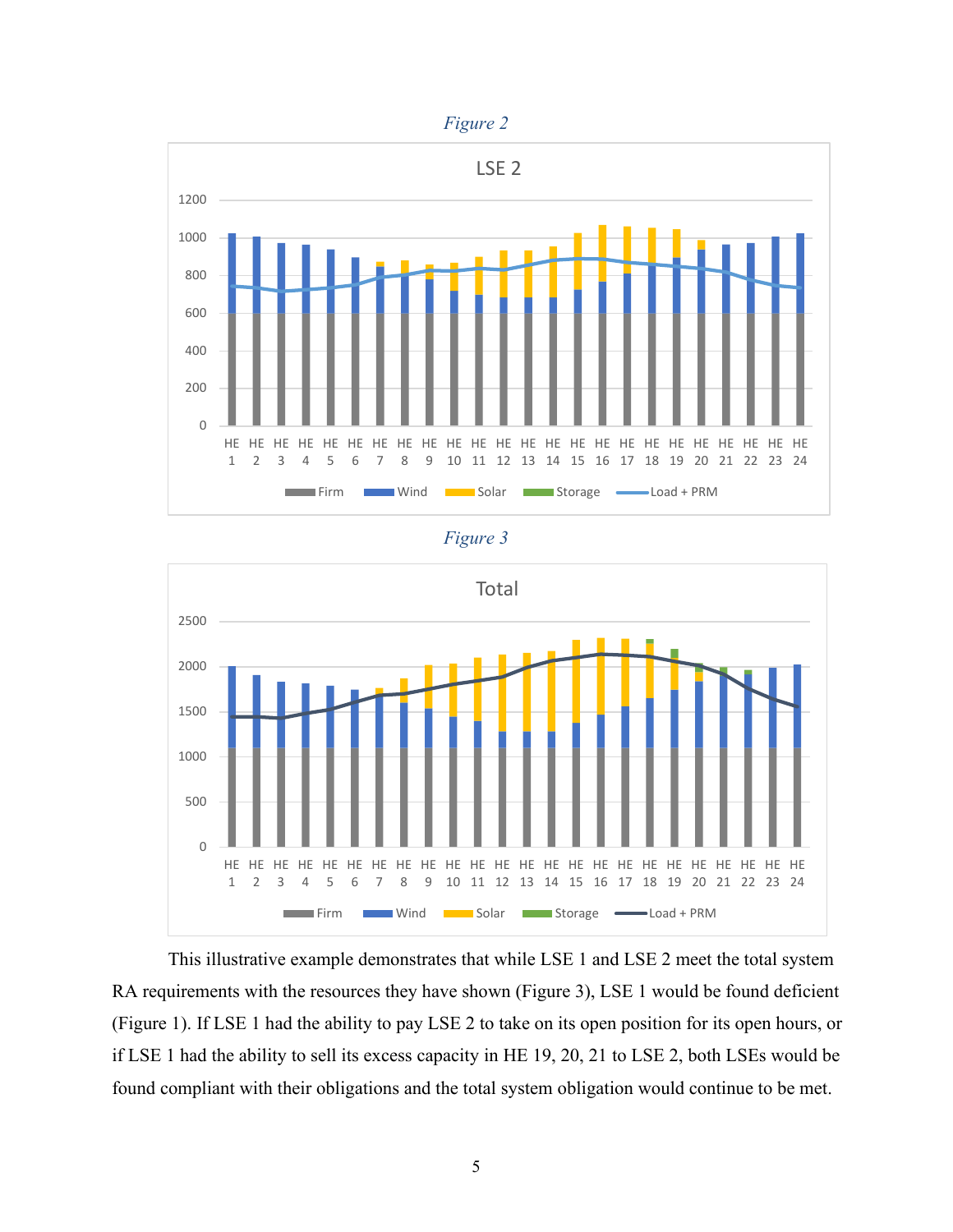As the PD stands, however, such transactions would not be permitted, and LSE 1 would need to procure an entirely new resource to satisfy its open positions, increasing customer costs unnecessarily. Alternatively, if LSE 1 could not procure a new resource, it would face penalties on the largest hour of deficiency for failing to meet its obligations despite total LSE procurement meeting the system needs as a whole. Such penalties would also unnecessarily increase customer costs because while the shown resources met the overall reliability need, the inability to transact properly under a 24-hour framework caused some LSEs to be unable to meet their own hourly need.

While PG&E suggests the ability for LSEs to choose the duration and hours they show storage could obviate the need for hourly transactions,<sup>[5](#page-9-0)</sup> simply relying on LSEs to procure more storage when they have open positions will not result in the most cost-effective solution. Limiting an LSE's ability to transact hourly on the basis of using new storage would not only require procuring an entirely new battery resource and but also additional capacity to charge the battery, even if other LSEs have excess capacity during those hours. This duplicative procurement will increase costs. This should not be the only option available when another LSE or a resource may have excess capacity that it would be willing to trade. This would impede the affordability of the RA program by creating additional artificial RA market scarcity in an already constrained RA market.

While the 24-hour framework without hourly transactions does prevent LSE-leaning by requiring each LSE to procure to meet its own obligations, it does so at the expense of capturing diversity benefits between LSEs' load profile and resource portfolios. As long as LSEs are paying the cost of meeting their obligations by contracting with other LSEs, reliability costs are appropriately allocated to customers and leaning is avoided. Thus, preventing leaning and capturing diversity benefits do not need to be mutually exclusive. Both can be achieved by modifying the PD to allow hourly transactions. The PD must enhance the 24-hour slice framework to allow for hourly transactions in order to fully utilize LSEs' portfolios for RA compliance and maintain an affordable RA program.

<span id="page-9-0"></span><sup>5</sup> PD at 93.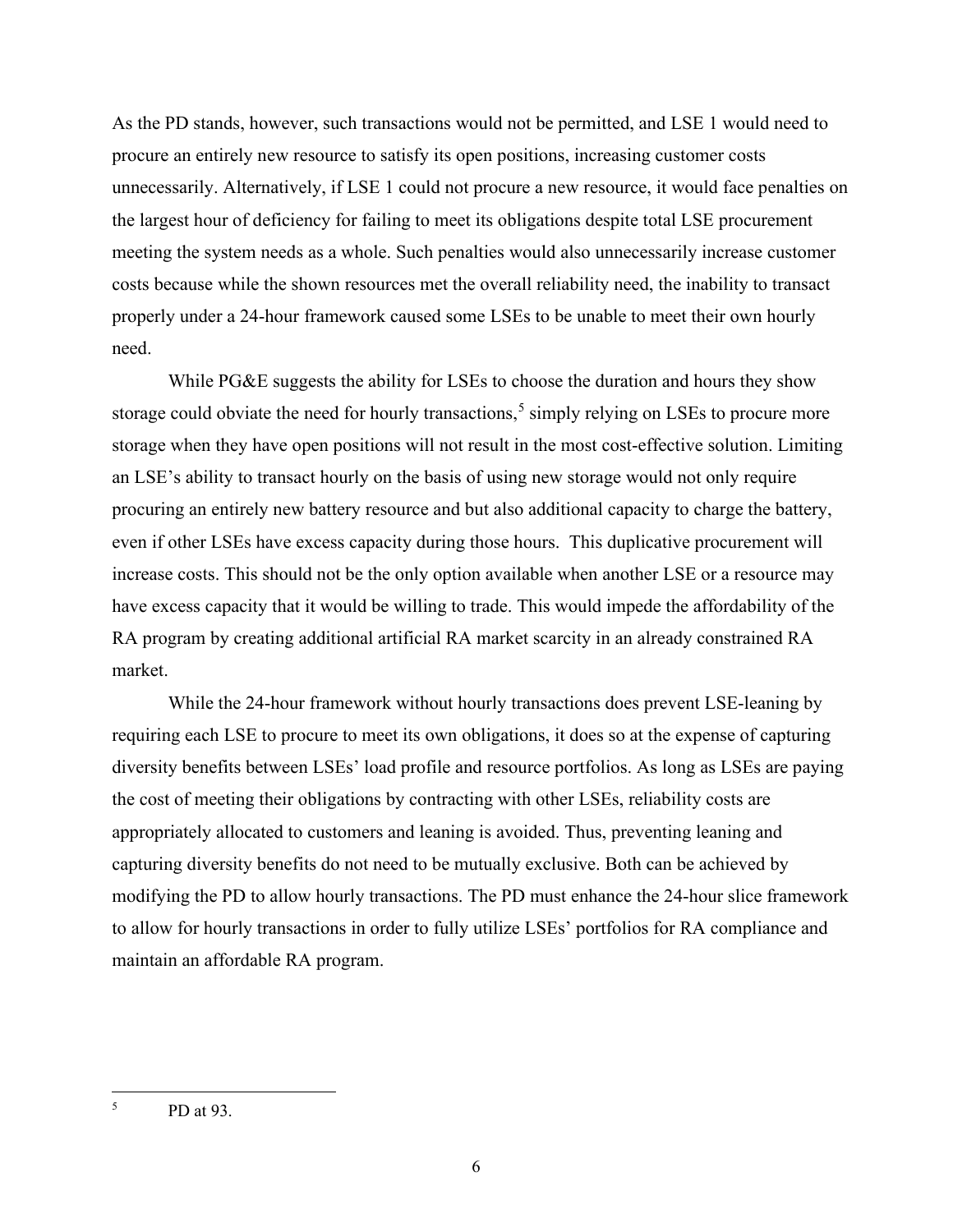#### <span id="page-10-0"></span>**B. The PD Vastly Overstates the Barriers to Hourly Trading**

# **1. Hourly Obligation Trading and Hourly Resource Trading are Fundamentally Different Mechanisms and Should Not be Conflated**

<span id="page-10-1"></span>Hourly obligation trading and hourly resource trading are fundamentally different mechanisms and should not be conflated. Hourly resource trading allows each LSE to contract with resources for the hours in which it needs capacity. This would allow generators or an LSE with excess resources to meet the needs of different LSEs by contracting with each. In contrast, hourly obligation trading does not involve generators (or their requirements) at all, but rather allows LSEs to contract for other LSE portfolios to use their resources to meet their obligations, much as IOUs do today through CAM.

The PD highlights a concern from SCE, who states that it is not clear why LSEs need both hourly load trading and hourly resource trading when hourly load trading alone would sufficiently address the need for hourly transactability.<sup>[6](#page-10-3)</sup> While hourly load trading and hourly resource trading are distinct and separate methods for enhancing the transactability of the 24-hour framework, the Commission should adopt both to broaden the opportunities LSEs have to trade with other LSEs or contract with resources. The more opportunities and products LSEs have to meet their obligations, the more competition among providers there will be to sell such product, and hence, the more costeffectively LSEs can meet their obligations.

### **2. Hourly Resource Trading is not Unbundling and Should be Coupled With the Existing 24X7 Must Offer Obligation**

<span id="page-10-2"></span>Hourly resource trading is *not* unbundling as the PD and party comments suggest.<sup>[7](#page-10-4)</sup> System, local, and flexible RA attributes would continue to be bundled (*i.e.*, sold together) and the 24x7 must offer obligation would be maintained. In other words, any resource shown for any hour would continue to have a must offer obligation into the CAISO market for all hours subject to its use limitations, even if the resource was shown for only a sub-set of hours. This is not unlike a resource that is shown for capacity less than its minimum operating level (Pmin) today. While the resource would be shown for a value less than its Pmin, the resource's must offer obligation would be set to its Pmin so that the CAISO can operate the resource in its market. With hourly transactions and showings, the resource will offer all 24 hours and the CAISO's market will use the resource in hours the resource is economic and available, as it does today. The hourly RA

<span id="page-10-3"></span><sup>6</sup> PD at 93.

<span id="page-10-4"></span><sup>7</sup> *Id.* at 94.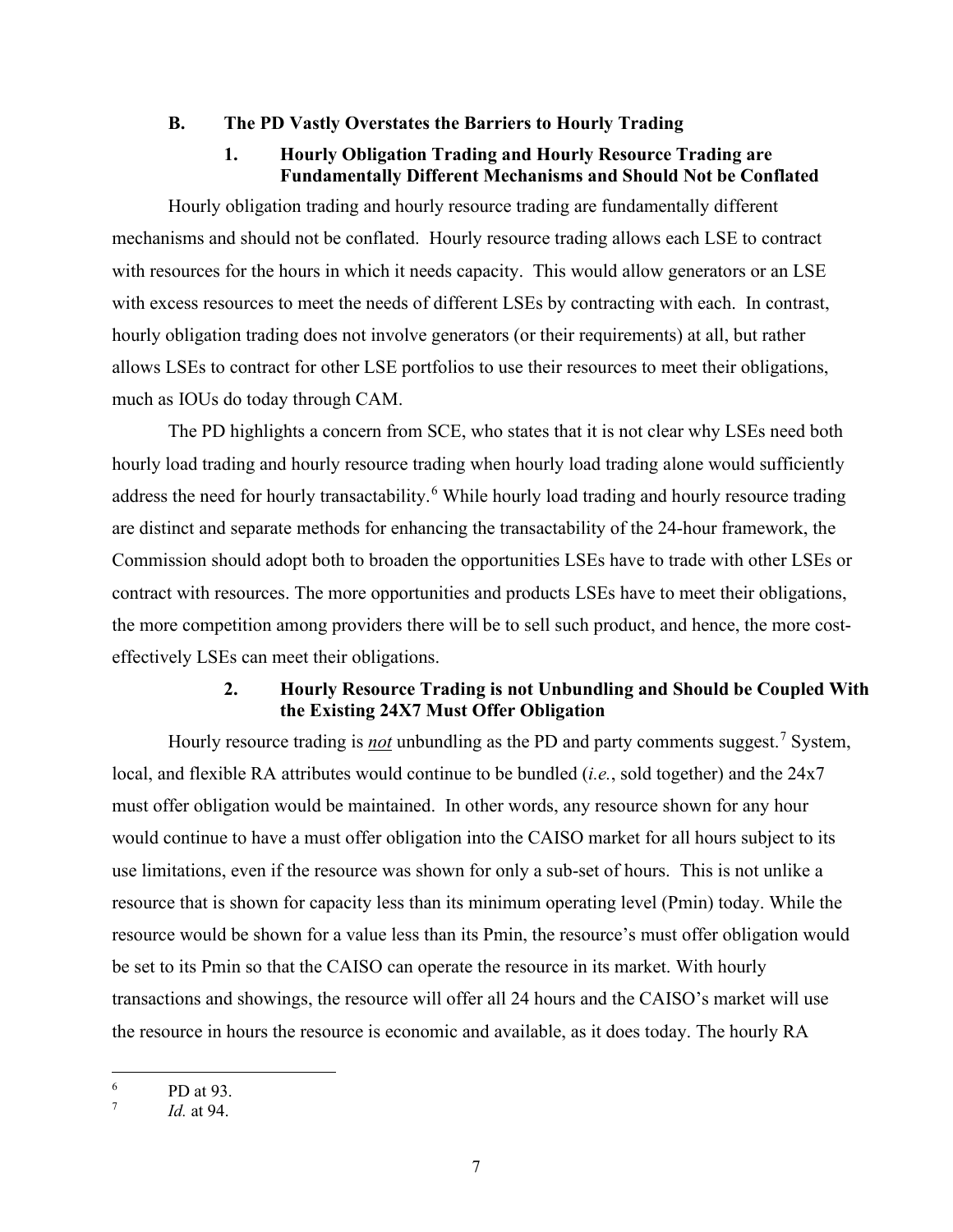measure is an accounting exercise to validate that load plus a planning reserve margin is met assuming the CAISO operates the grid consistent with the hourly RA showing. The 24x7 must offer obligation quite simply ensures the CAISO market has access to the RA resources all hours of the day, even if LSEs only show a resource or if the resource only operators for a subset of those hours. This can and should be maintained under a 24-hour slice framework with hourly transactability.

Similarly, the hourly obligation trading mechanism also is not "unbundling" because it involves only trading of hourly obligations among LSEs and leaves the obligations and requirements of generators unaffected.

#### **3. The PD Overstates the Complexity Required to Allow Hourly Trading**

<span id="page-11-0"></span>The PD states that parties oppose hourly resource trading because it would be administratively burdensome to track compliance, require additional showings, and hamper the framework's initial implementation.<sup>[8](#page-11-1)</sup> This administrative complexity is overstated for both hourly resource trading and hourly load obligation trading. Systems can accurately track resources and LSEs' claims to them on an hourly basis. With the correct systems in place, trading load and resources by hour is no more complex than trading today. For example, trading load looks like a resource to the seller and additional load to the buyer. The additional complexity in the showings and validation process is primarily driven by transitioning to a 24-hour framework from the current gross peak framework, and only marginally driven by hourly trading.

#### **Hourly Resource Trading**

In opening comments to the working group report, CalCCA described how hourly *resource*  trading can be easily tracked through a single showing for each LSE and resource.<sup>[9](#page-11-2)</sup> In these comments, CalCCA outlined an example of a transaction between a resource and two LSEs:

- LSE 1 has procured a 24-hour 50 MW resource, Resource 1, to meet its obligations in HE 1 through HE 18
- LSE 2 needs 50 MW of capacity to meet its obligations in HE 19 through HE 21
- Resource 1 sells its 50 MW of capacity to LSE 1 from HE 1 through HE 18 and to LSE 2 from HE 19 through HE 21

<span id="page-11-1"></span><sup>8</sup> PD at 93.

<span id="page-11-2"></span><sup>9</sup> *California Community Choice Association's Comments on Administrative Law Judge's Ruling Seeking Comments on The Future Of Resource Adequacy Working Group Report*, R.21-10-002 (Mar. 24, 2022), at 10-11.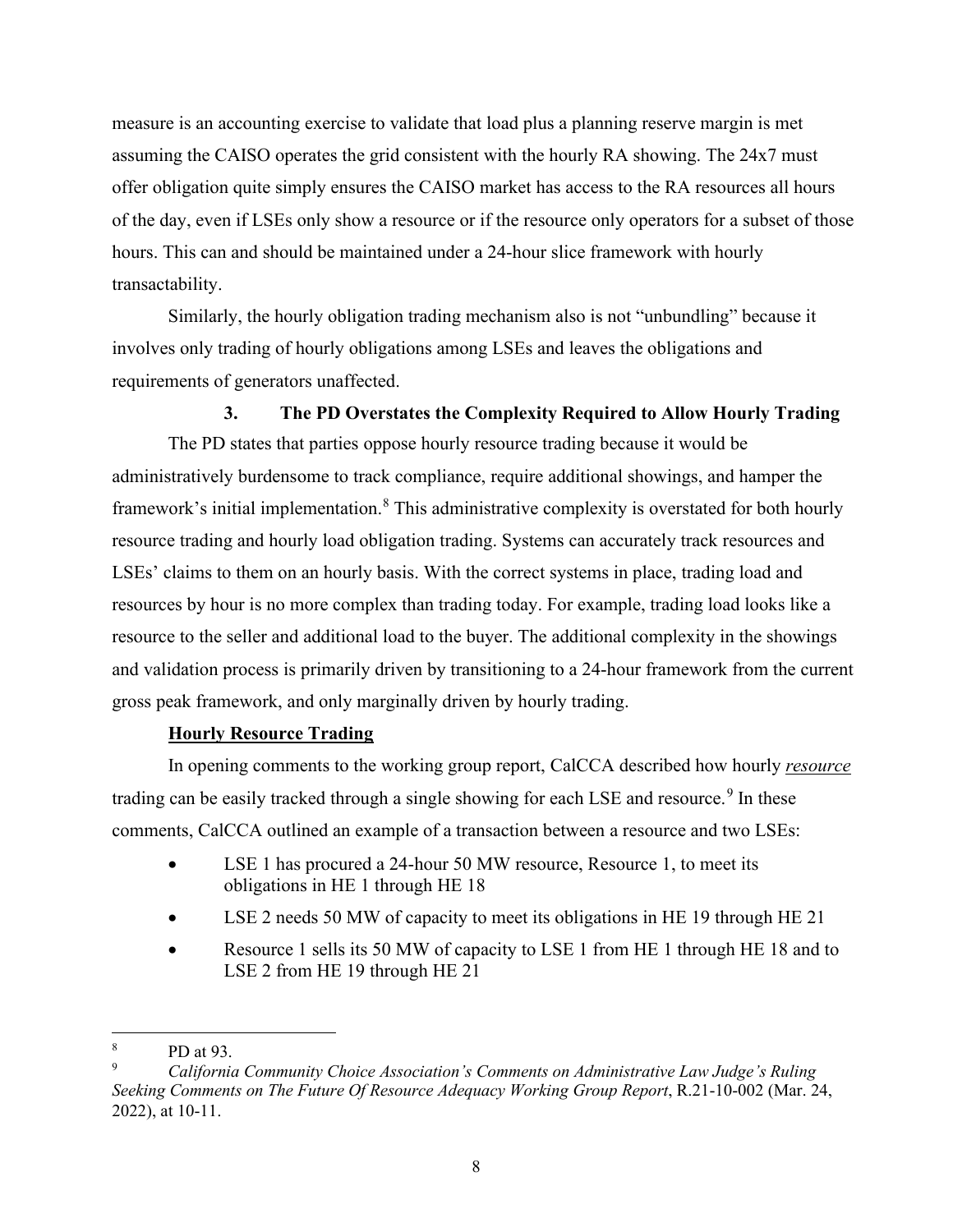In this example, the Commission would validate compliance by assuring the resource has not been shown for more than its full 50 MW in a single hour as demonstrated in [Table 1.](#page-12-0) This would ensure that no resource is shown for the same capacity in multiple hours. The 24x7 must offer obligation should be maintained as described in Section 1 above such that resources shown in any hour would still have to offer its capacity 24x7 (and not just the hours they were shown in). This approach would ensure no capacity was double-counted and that the CAISO can continue to optimize the dispatch of all RA resources through its market as it does today.

<span id="page-12-0"></span>

|                                                     | HE <sub>1</sub> | $\sim 100$   | <b>HE18</b>  | <b>HE19</b> | <b>HE 20</b> | <b>HE 21</b>   | <b>HE 22</b>   | <b>HE 23</b> | <b>HE 24</b>   |  |
|-----------------------------------------------------|-----------------|--------------|--------------|-------------|--------------|----------------|----------------|--------------|----------------|--|
| LSE 1 Showing<br>(MW)                               | 50              | 50           | 50           | $\Omega$    | $\mathbf{0}$ | $\overline{0}$ | $\overline{0}$ | $\mathbf{0}$ | $\overline{0}$ |  |
| LSE 2 Showing<br>(MW)                               | $\mathbf 0$     | $\mathbf{0}$ | $\mathbf{0}$ | 50          | 50           | 50             | $\mathbf{0}$   | $\circ$      | $\mathbf 0$    |  |
| Resource I Supply<br>Plan (MW)                      | 50              | 50           | 50           | 50          | 50           | 50             | 50             | 50           | 50             |  |
| <b>Compliance Check</b>                             |                 |              |              |             |              |                |                |              |                |  |
| Total LSE Showings $=$<br>Resource 1 Supply<br>Plan |                 |              |              |             |              |                |                |              |                |  |

#### *Table 1*

#### **Hourly RA Obligation Trading**

Additionally, the California Energy Storage Alliance (CESA), Peninsula Clean Energy (PCE), and San Jose Community Energy (SJCE) (together the Joint Parties) put forth a proposal for load obligation trading with detailed examples of how compliance would be tracked.<sup>[10](#page-12-1)</sup> In summary, the Joint Parties propose "LSEs with short positions in some hours would be allowed to trade with others with long positions in those hours to allow resource sharing between the two LSEs with different loads and RA portfolios."<sup>11</sup> The Joint Parties' proposal provides an example and outlines detailed steps for RA showings.[12](#page-12-3) Importantly, hourly RA obligation trading *does not* shift the responsibility of serving customer load, it would only shift the compliance obligation. LSEs that transact their RA obligations are still providing physical generation for their customers by contracting with other LSEs for RA capacity that will be available to the CAISO energy market, and then by bidding their load into that market to serve their customers. These are voluntary transactions and one LSE cannot force another LSE to take on their RA obligation. Rather, a transaction between LSEs would occur to compensate the load buying LSE for the capacity it is

<span id="page-12-1"></span><sup>&</sup>lt;sup>10</sup> *Future of Resource Adequacy Working Group Report*, R.21-10-002 (Mar.1 2022), at 196-205.

<span id="page-12-2"></span> $\frac{11}{12}$  *Id.* at 202.

<span id="page-12-3"></span><sup>12</sup> *Id.* at 204-205.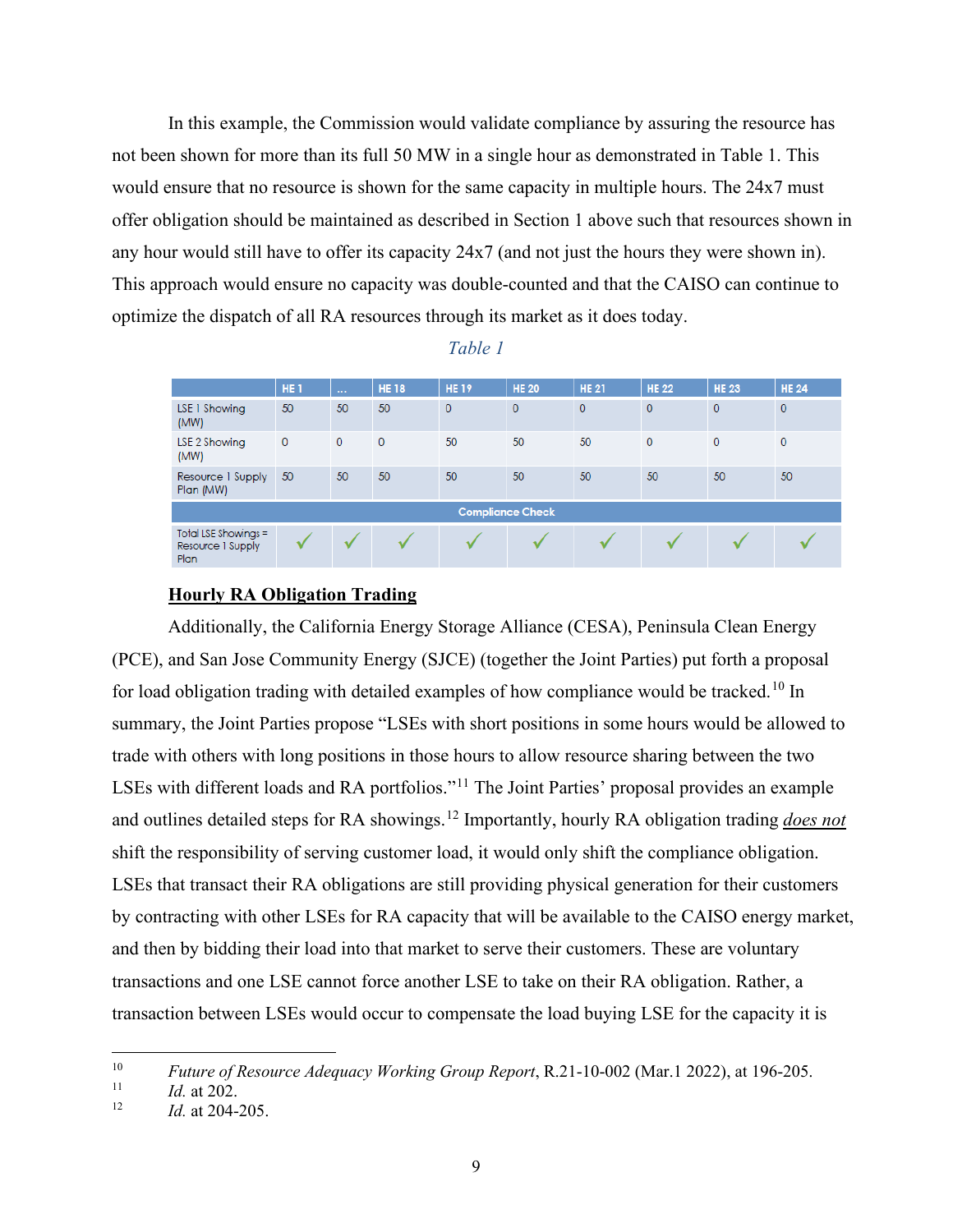providing to meet that RA obligation. Effectively, the load selling LSE has procured an "RA resource" via another LSE rather than directly. Community choice aggregators (CCA) or other LSEs who engage in obligation trading would still be responsible for customer load service. Trading of obligations would have no bearing on the energy provided to the customer. This concept is no different than a CCA trading a resource to another CCA, a common practice under today's RA program.

To further illustrate how the Commission would check LSE and resource showings with an *RA obligation* trade for compliance, consider the following transaction:

- LSE 1 has procured a 24-hour 50 MW resource to meet its obligations in HE 1 through HE 18
- LSE 2 needs 50 MW of capacity to meet its obligations in HE 19 through HE 21
- LSE 2 pays LSE 1 to take its 50 MW open obligation

In this example, shown in [Table 2](#page-13-0) the LSE trading away its obligation would represent the trade as an MW decrease in its hourly obligation profile and the LSE receiving the obligation would show the trade as a MW increase to its RA portfolio. The MW decrease and MW increase on the LSEs' RA showings must sum to zero and the LSE receiving the obligation would accept all responsibilities for the obligation. When validating the showings, the Commission would ensure the total obligation before the trade equals the total obligation after the trade by requiring both LSEs to document the trade on their RA showing.

<span id="page-13-0"></span>

| <b>Total Obligations</b>                                               |                 |              |             |              |              |             |              |                |                |
|------------------------------------------------------------------------|-----------------|--------------|-------------|--------------|--------------|-------------|--------------|----------------|----------------|
|                                                                        | HE <sub>1</sub> | $\cdots$     | <b>HE18</b> | <b>HE19</b>  | <b>HE 20</b> | <b>HE21</b> | <b>HE22</b>  | <b>HE23</b>    | <b>HE24</b>    |
| LSE 1 Obligation                                                       | 50              | 50           | 50          | $\mathbf{0}$ | $\mathbf{O}$ | $\mathbf 0$ | $\mathbf 0$  | $\mathbf{0}$   | $\circ$        |
| LSE 2 Obligation                                                       | $\mathbf{0}$    | $\mathbf{O}$ | $\circ$     | 50           | 50           | 50          | $\mathbf{0}$ | $\mathbf{0}$   | $\mathbf{0}$   |
| <b>Total Obligation Before Trade</b>                                   | 50              | 50           | 50          | 50           | 50           | 50          | $\mathbf 0$  | $\overline{0}$ | $\overline{0}$ |
| <b>LSE 1 Purchased/Sold</b><br>Obligation                              | $\overline{0}$  | $\circ$      | $\circ$     | 50           | 50           | 50          | $\circ$      | $\Omega$       | $\circ$        |
| <b>LSE 2 Purchased/Sold</b><br>Obligation                              | $\circ$         | $\circ$      | $\circ$     | $-50$        | $-50$        | $-50$       | $\mathbf 0$  | $\circ$        | $\mathbf{0}$   |
| <b>Total Obligation After Trade</b>                                    | 50              | 50           | 50          | 50           | 50           | 50          | $\mathbf{0}$ | $\circ$        | $\mathbf 0$    |
| <b>Compliance Check</b>                                                |                 |              |             |              |              |             |              |                |                |
| <b>Total Obligation Before Trade</b><br>= Total Obligation After Trade |                 |              |             |              |              |             |              |                |                |

*Table 2*

The Commission must not impair LSEs' ability to fully transact to meet their obligations efficiently and cost-effectively on the basis of administrative complexity. Claims that hourly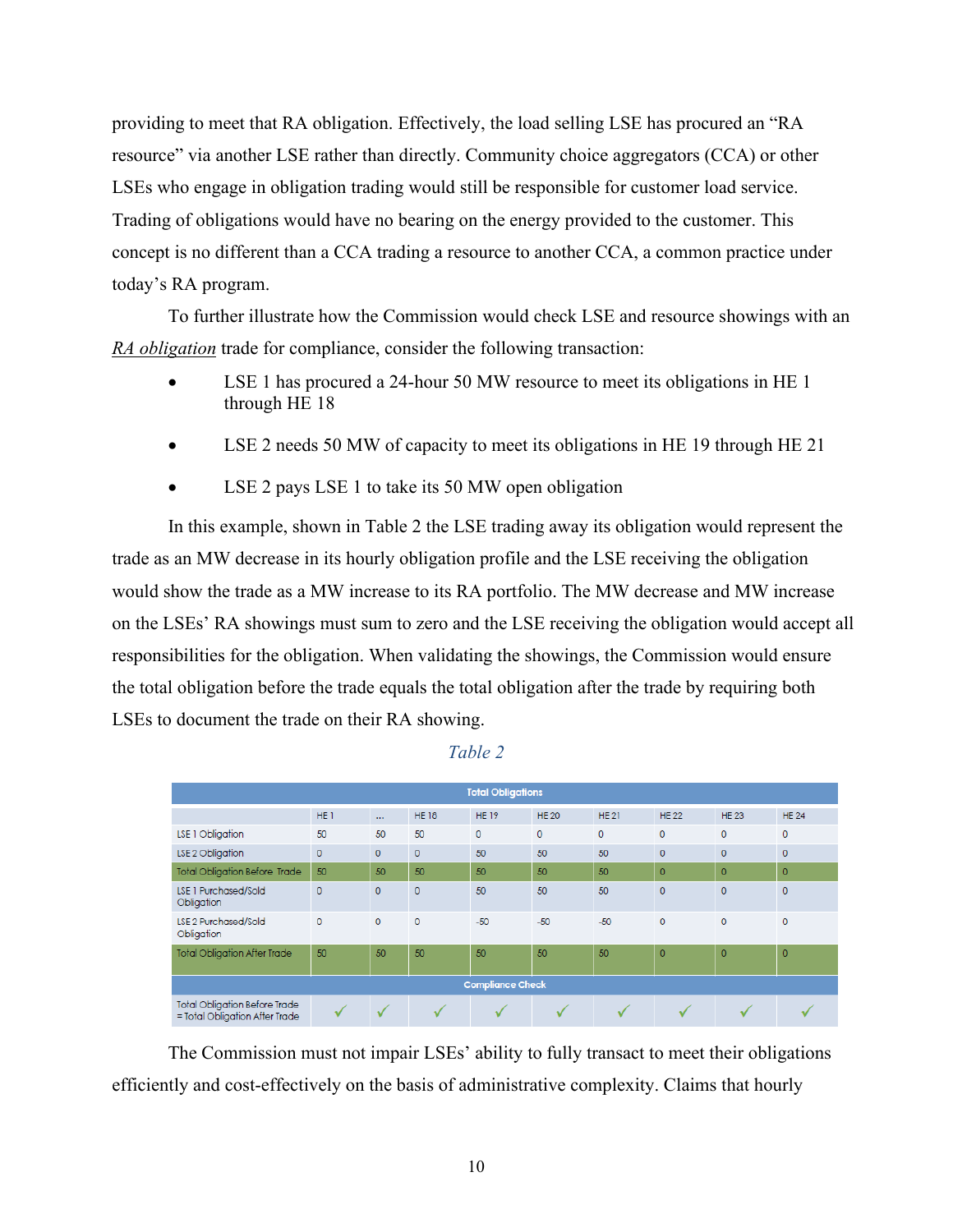transactions would be too difficult to track in showings are overstated and clearly do not outweigh the significant affordability and transactability benefits hourly trading would provide LSEs in meeting their hourly obligations.

#### **4. Existing Contracts Can and Should be Preserved in a Framework With Hourly Trading**

<span id="page-14-0"></span>The PD also states that not allowing for hourly transactions "preserves the value of existing contracts by alleviating the need for contract amendments and provides a simpler product to transact than an hourly product."<sup>[13](#page-14-2)</sup> Maintaining the value of existing contracts is undeniably a critical component of RA reform and can be done simply while also adopting hourly trading. To accomplish this, the Commission should assume for RA showing and counting purposes that for any contract procured before the date of this decision, the resource sold all its hours to the buyer and, therefore, the LSE can show the resource in each hourly slice for the length of the contract unless the LSE chooses to sell a portion of those hours to another LSE under the hourly resource trading construct. This approach is consistent with the RA construct in place when the resource was sold; in which RA resources were procured to meet one hour (e.g., the gross peak hour plus a PRM) but were also required to be available in all other hours subject to use limitations through the must offer obligation such that the CAISO could operate the grid in all hours with the RA fleet.

Of course, since the hourly obligation proposal does not involve the RA generators, trading hourly obligations would not disturb those existing contracts in any way.

#### **5. CAISO Processes can be Made Compatible With Hourly Trading**

<span id="page-14-1"></span>The PD expresses concern with elements raised by the CAISO over outage substitution, cost allocation and backstop procurement, and deliverability.<sup>[14](#page-14-3)</sup> The CAISO raised these elements in its reply comments to the working group report but does not provide specific details as to why hourly transactions complicate these elements.<sup>[15](#page-14-4)</sup> These elements are complicated by moving to a 24-hour framework in itself; hourly trading is not the primary source of the added complexity the CAISO mentions.

Regarding outage substitution, the CAISO would continue to assess outages and the need for substitution as they do today. When a resource is substituted for another resource on outage,

<span id="page-14-2"></span> $\frac{13}{14}$  PD at 94.

<span id="page-14-3"></span><sup>&</sup>lt;sup>14</sup> *Id.* at 93.

<span id="page-14-4"></span><sup>15</sup> *Reply Comments on the Future of Resource Adequacy Working Group Report of the California Independent System Operator Corporation*, R.21-10-002 (Apr. 1, 2022), at 3-4.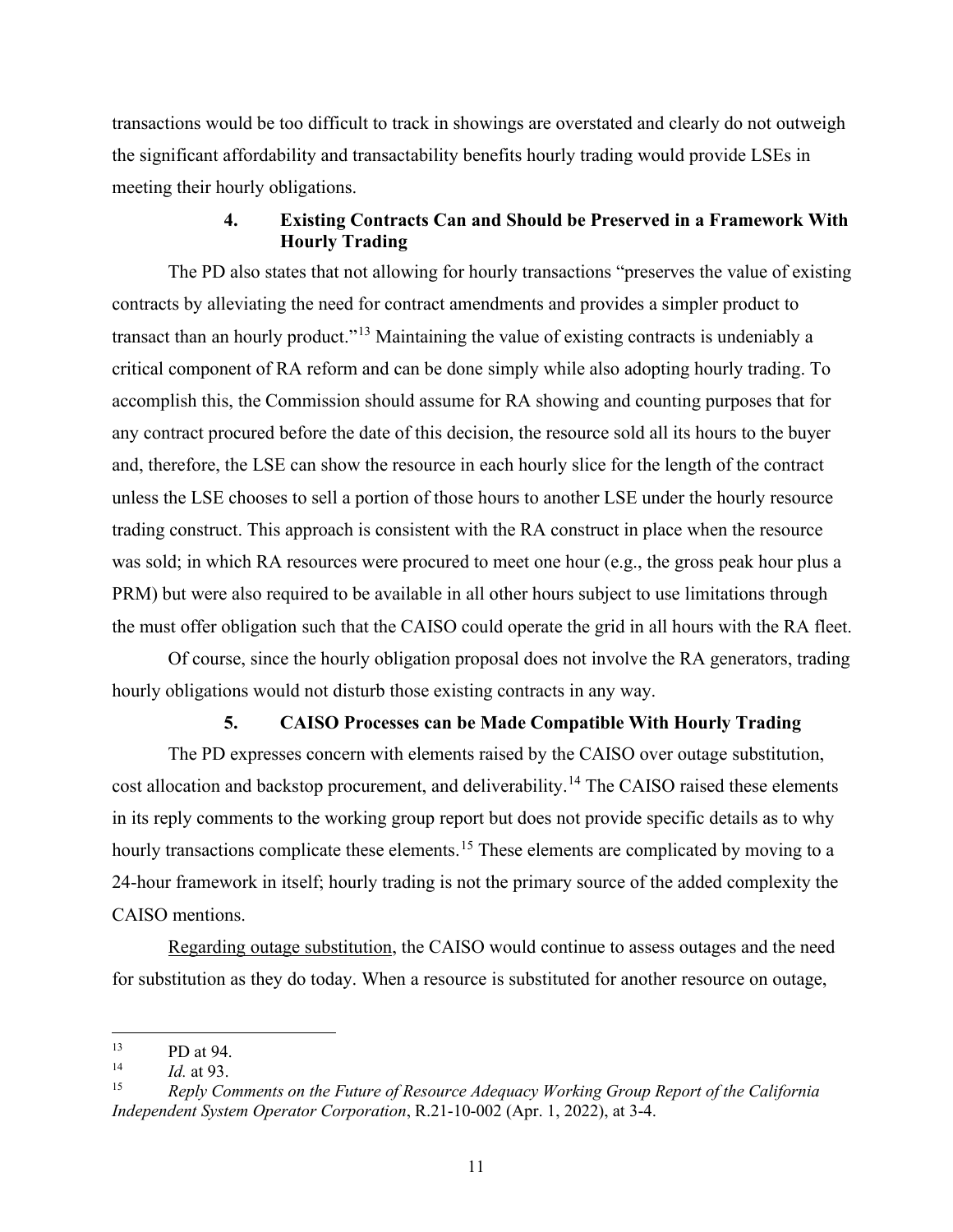the resource would continue to have a 24x7 must offer obligation subject to its use-limitations. Regarding cost allocation and backstop procurement, the CAISO systems do not currently recognize a 24-hour requirement. The CAISO systems simply check whether or not LSEs have met their single gross peak requirement. Whether there is hourly trading or not, the CAISO cannot determine cost allocation and backstop need on an hourly basis under its current tariff and processes. The PD instructs the Commission to work with the CAISO in determining changes necessary in the CAISO tariff to effectuate this 24-hour framework. These changes will need to be made regardless of hourly trading. Regarding deliverability, the CAISO currently evaluates deliverability at the time of peak and assigns deliverability during off-peak periods. It is not relevant whether a resource is shown for all off-peak hours or only a subset of off-peak hours. The system as designed will not be able to determine if the resources shown are deliverable in the periods that the CAISO does not currently study. A CAISO stakeholder process should consider changes needed to the deliverability methodology regardless of hourly trading.

Workstream 3 and the CAISO stakeholder process can and should address each of these concerns raised by CAISO to effectuate a 24-hour framework. Parties will largely need to address these issues whether or not the PD adopts hourly trading and, therefore, these issues should not be used as justification to foregoing hourly trading.

#### **C. A Transactable RA Product Cannot be Achieved Through Swaps Alone**

<span id="page-15-0"></span>The PD states that under the 24-hour framework, "LSEs are not precluded from transacting or swapping with other LSEs to optimize their positions."[16](#page-15-1) However, the PD fails to recognize that swaps are made more difficult by the 24-hour framework and may not always be a viable option for LSEs to meet their obligations. Constraining transactions among LSEs to swaps without hourly accounting will unnecessarily increase the likelihood LSEs would need to overprocure to meet their obligations at the expense of customer affordability.

Without hourly resource trading, it may be difficult to sell a resource as part of a swap. Currently, swaps deal with a single hour measure (gross peak load) and LSEs typically use them to swap other attributes like location (*e.g.,* swapping a system resource for a local resource) and ramping capability (*e.g.,* swapping a system or local resource for a flexible resource). Entering into a swap for 24-hour RA requirements means swapping parties will need to ensure the swap addresses their hours of need while not causing a deficiency in other hours since without hourly

<span id="page-15-1"></span><sup>16</sup> PD at 94.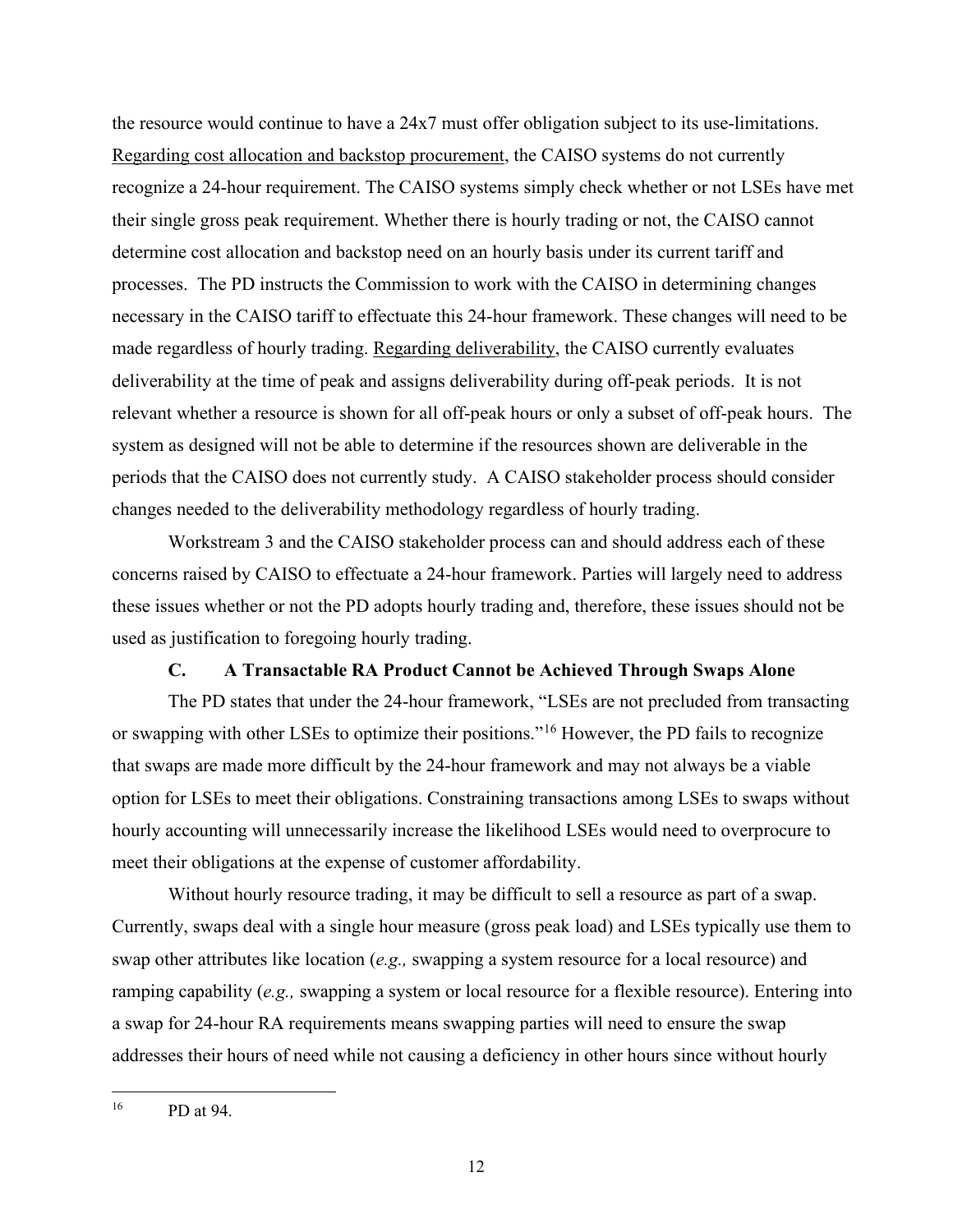transactions, the swapped resource will have to be sold for all hours of availability. This complicates the swap process making counterparties more difficult to find.

Additionally, swaps contain different risks to different parties. For example, LSE A has a resource with the full replacement obligation on the generator. LSE B has a resource with a full replacement obligation on the buyer. The difference in risk will need to be addressed in the swap transaction, making the swap more difficult. While the differential risk within a swap exists today, it is additionally complicated with the 24 hour nature of the new RA structure. Under the 24-hour slice framework, swaps will become more unlikely to resolve LSE needs. This is because each LSE will need to ensure they have enough capacity in each hour to meet their obligations, and that the swap does not create deficiencies in other hours after the swap.

### <span id="page-16-0"></span>**III. THE PD SHOULD BE MODIFIED TO ALLOCATE CAM RESOURCES TO THEIR APPLICABLE MCC BUCKET**

The PD adopts a transition approach to implementing the 24-hour slice framework in which 2024 would be a test year and 2025 would be the first year of compliance with the 24-hour slice framework. CalCCA supports this approach to allow time to resolve outstanding elements in the workstreams and work through implementation challenges identified in the test year. This means, however, that the MCC buckets will remain in place at least through 2024 as the workstreams examine the possibility of removing them. SCE raises in their opening comments to the working group report, a large amount of new storage resources will be coming online in response to the mid-term reliability D.21-06-035 in the IRP proceeding that will have reduced ability to meet RA needs because of MCC bucket restrictions.[17](#page-16-1) 

For CCAs, this problem is exacerbated by CAM. The Commission currently takes CAM resources "off the top" of LSEs' RA requirements, rather than allocating them to their applicable MCC bucket. As a significant amount of new clean resources come online and LSEs procure new clean resources to meet RPS requirements, resources that could otherwise be used for RA, may become crowded out of their applicable MCC bucket due to the way CAM allocations reduce the overall RA requirement rather than the MWs of MCC buckets they fit in. The Commission should modify the PD to allocate CAM resources to their applicable MCC buckets, rather than taking them off the top of LSEs' RA requirement. If the Commission declines to adopt this approach, the

<span id="page-16-1"></span><sup>17</sup> *Southern California Edison Company's (U 338-E) Opening Comments on Ruling Seeking Comments on the Future of Resource Adequacy Working Group Report*, R.21-10-002 (Mar. 24, 2022), at 13.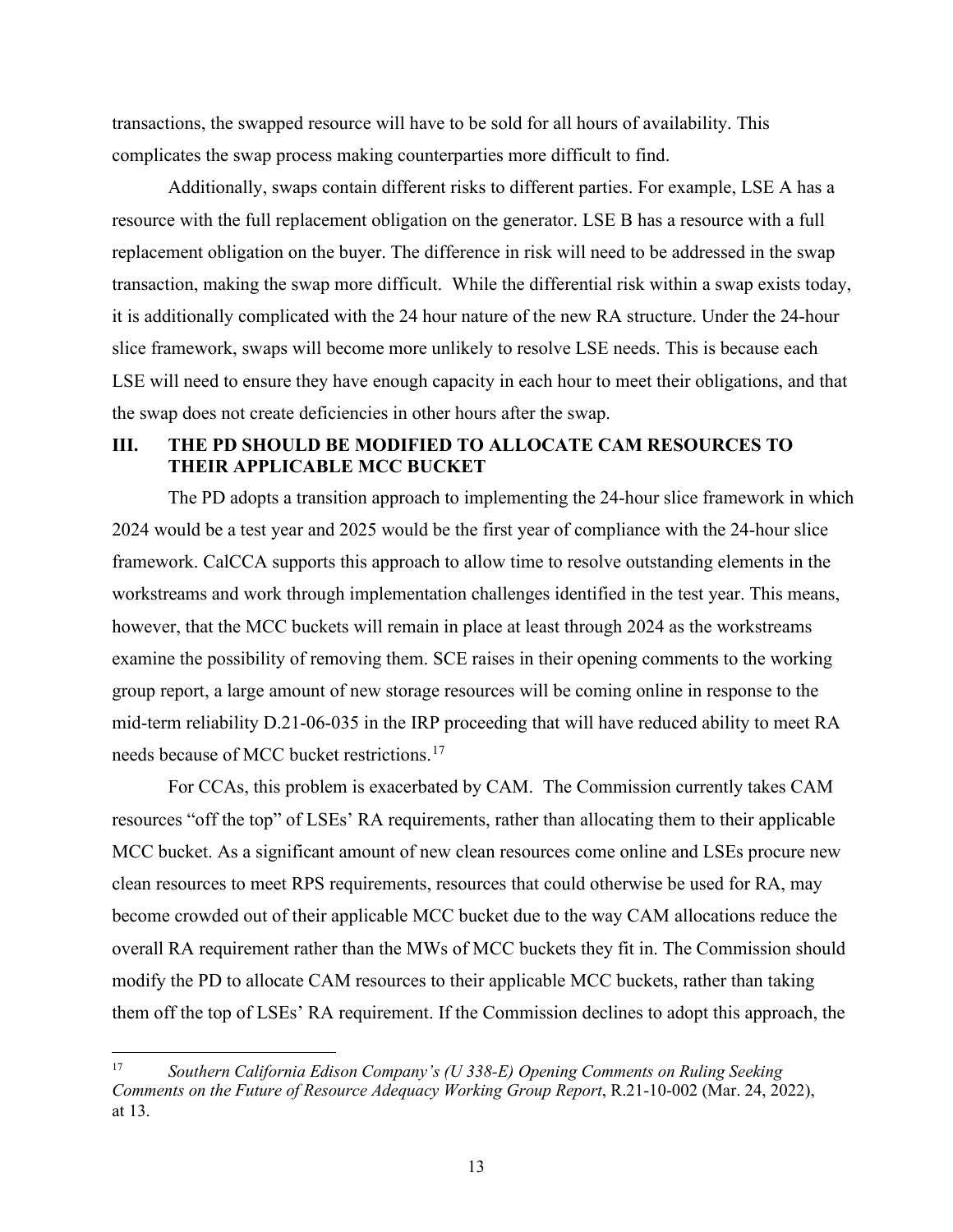Commission should, at minimum, establish a working group on the proper MCC treatment of storage resources as SCE suggests and the proper MCC treatment of CAM resources.

### <span id="page-17-0"></span>**IV. THE SCOPE OF WORKSTREAMS TWO AND THREE SHOULD BE MODIFIED TO CONSIDER A UCAP-LIGHT AND A FULL UCAP METHODOLOGY**

In the working group discussions, parties discussed a UCAP and "UCAP-light" mechanism to determine the capacity value of dispatchable resources. UCAP would apply a forced outage rate to the Pmax of dispatchable resources to adjust their capacity values to account for forced outages. UCAP-light would apply a rate that only accounts for ambient derates due to temperature to the Pmax of dispatchable resources (and not other types of forced outages). The Commission states that it sees merit in the UCAP framework, as it better reflects resources' contribution to reliability and more effectively penalizes unavailable resources than the current Resource Adequacy Availability Incentive Mechanism (RAAIM) mechanism. However, given the "breadth of outstanding issues" to resolve prior to implementing the 24-hour framework the Commission defers consideration of the UCAP framework to a later phase of the proceeding.<sup>[18](#page-17-1)</sup> Instead, the PD directs parties to attempt to establish UCAP-light mechanism in the workstreams.<sup>[19](#page-17-2)</sup>

CalCCA supports the Commission's continued commitment to transitioning to a UCAP framework. UCAP provides incentives to perform maintenance that supports reliable operation of the resources by attributing unit-specific forced outage performance metrics into resources' capacity values. If the Commission instead includes forced outage percentages in the PRM, as is done today, an average forced outage rate must be spread uniformly across all resources who may have significantly different levels of reliability. This creates a cost shift where all other LSEs must procure marginally more resources to account for the outage rates of high outage resources in other LSE's portfolios. Unit-specific outage rates also allow LSEs to assess the reliability of resources when making contracting decisions and the CAISO to eliminate its RAAIM tool.

The PD is correct that implementation details must be worked out for both the UCAP-light and UCAP mechanisms. Many of these details overlap between a UCAP and a UCAP-lite. The Commission should therefore expand the scope of workstreams two and three to advance the full UCAP methodology. UCAP-light does not fully capture the benefits of a UCAP mechanism, as UCAP-light only considers a portion of forced outages. If the workstreams cannot advance UCAP

<span id="page-17-1"></span> $^{18}$  PD at 96.<br> $^{19}$  *Id at 82* 

<span id="page-17-2"></span>*Id.* at 82.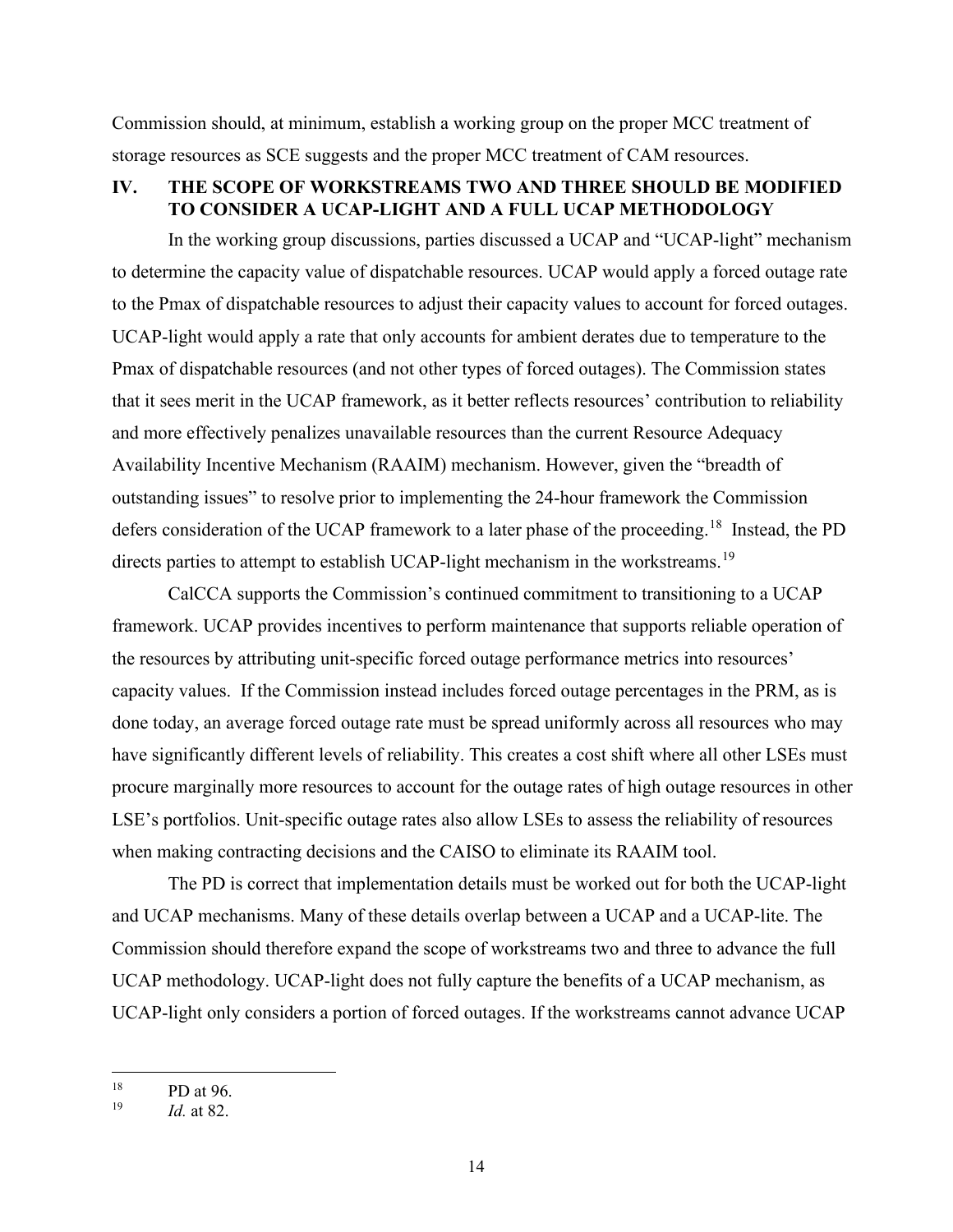far enough to implement with the initial RA reform implementation in 2025, a UCAP-light could instead be implemented as an interim measure while the full UCAP mechanism is finalized. Workstreams two and three are the right places to have this discussion, given the impact of UCAP on resource counting, the PRM, and CAISO processes.

### <span id="page-18-0"></span>**V. CONCLUSION**

CalCCA appreciates the opportunity to submit these comments and requests adoption of the recommendations proposed herein. For all the foregoing reasons, the Commission should modify the PD as provided in Attachment A.

Respectfully submitted,

Guelyn Take

Evelyn Kahl, General Counsel and Director of Policy CALIFORNIA COMMUNITY CHOICE ASSOCIATION

June 9, 2022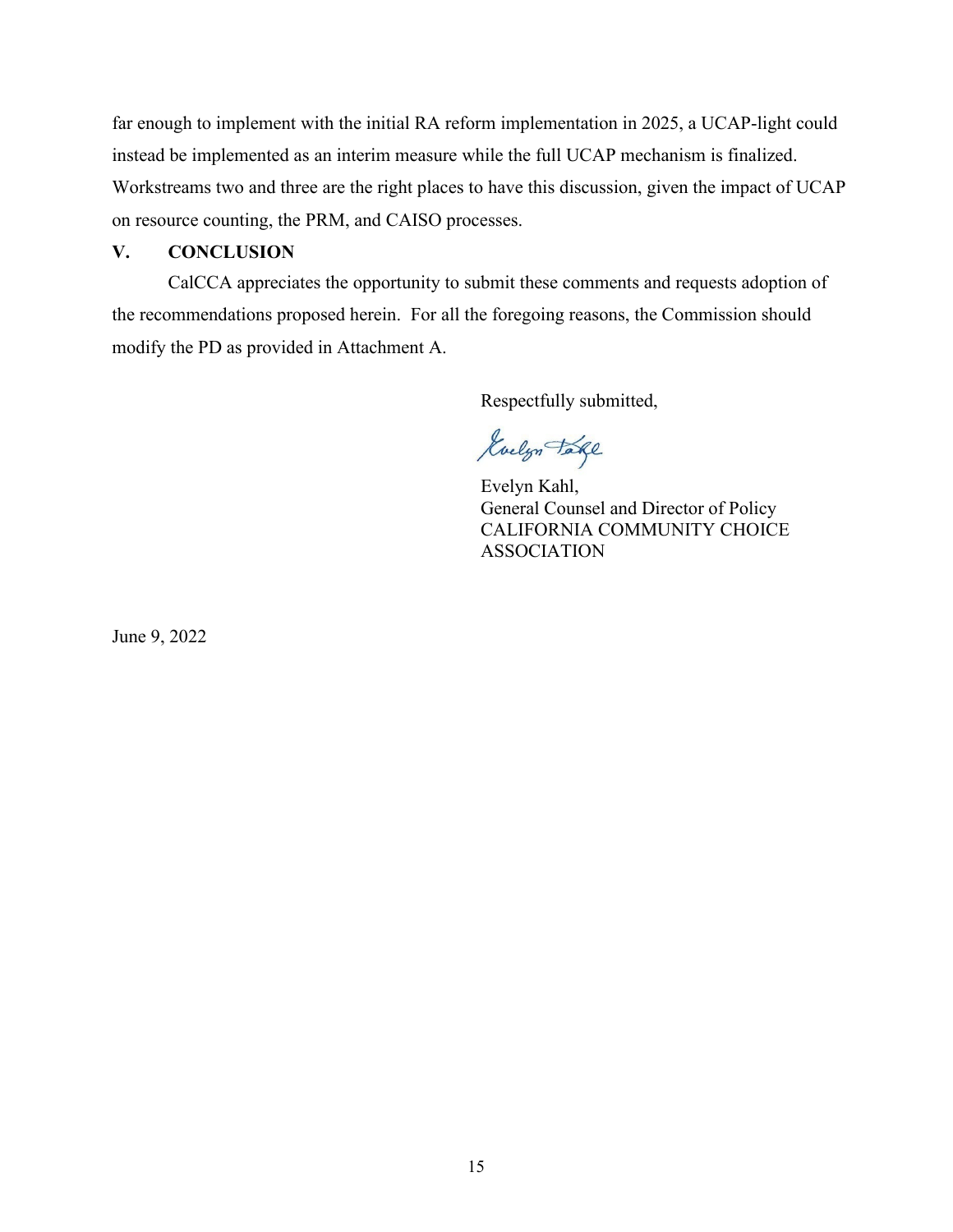# **ATTACHMENT A TO CALIFORNIA COMMUNITY CHOICE ASSOCIATION'S COMMENTS ON THE PROPOSED DECISION ADOPTING LOCAL CAPACITY OBLIGATIONS FOR 2023 - 2025, FLEXIBLE CAPACITY OBLIGATIONS FOR 2023, AND REFORM TRACK FRAMEWORK**

# **PROPOSED CHANGES TO FINDINGS OF FACT, CONCLUSIONS OF LAW AND ORDERING PARAGRAPHS**

# **FINDINGS OF FACT**

11. Given the complexities of implementing a new statewide RA framework, it is prudent to

establish a 2024 test year to allow additional time for implementation and potential adjustments,

prior to full implementation in the 2025 RA year. Prior to full implementation, CAM allocations

should be allocated to LSEs by the applicable MCC bucket to ensure full utilization of new clean

RA resources.

# **CONCLUSIONS OF LAW**

None.

# **ORDERING PARAGRAPHS**

- 27. The following workstreams are adopted for further development of the 24-hour framework:
	- (1) Workstream 1. Develop 24-hour framework compliance tools:
		- a. Resource Adequacy (RA) Resource Master Database to be coordinated with California Independent System Operator (CAISO).
		- b. Load-Serving Entity (LSE) Showing Tool (template to be used by the LSE to make its filing to the Commission), including the ability to transact both resources and obligations hourly, and Commission Verification Tool (tool to be used by Energy Division to verify compliance), including the ability to verify hourly transactions.
		- c. LSE Requirement Database to be coordinated with the California Energy Commission (CEC). This will utilize outputs generated by the CEC's load